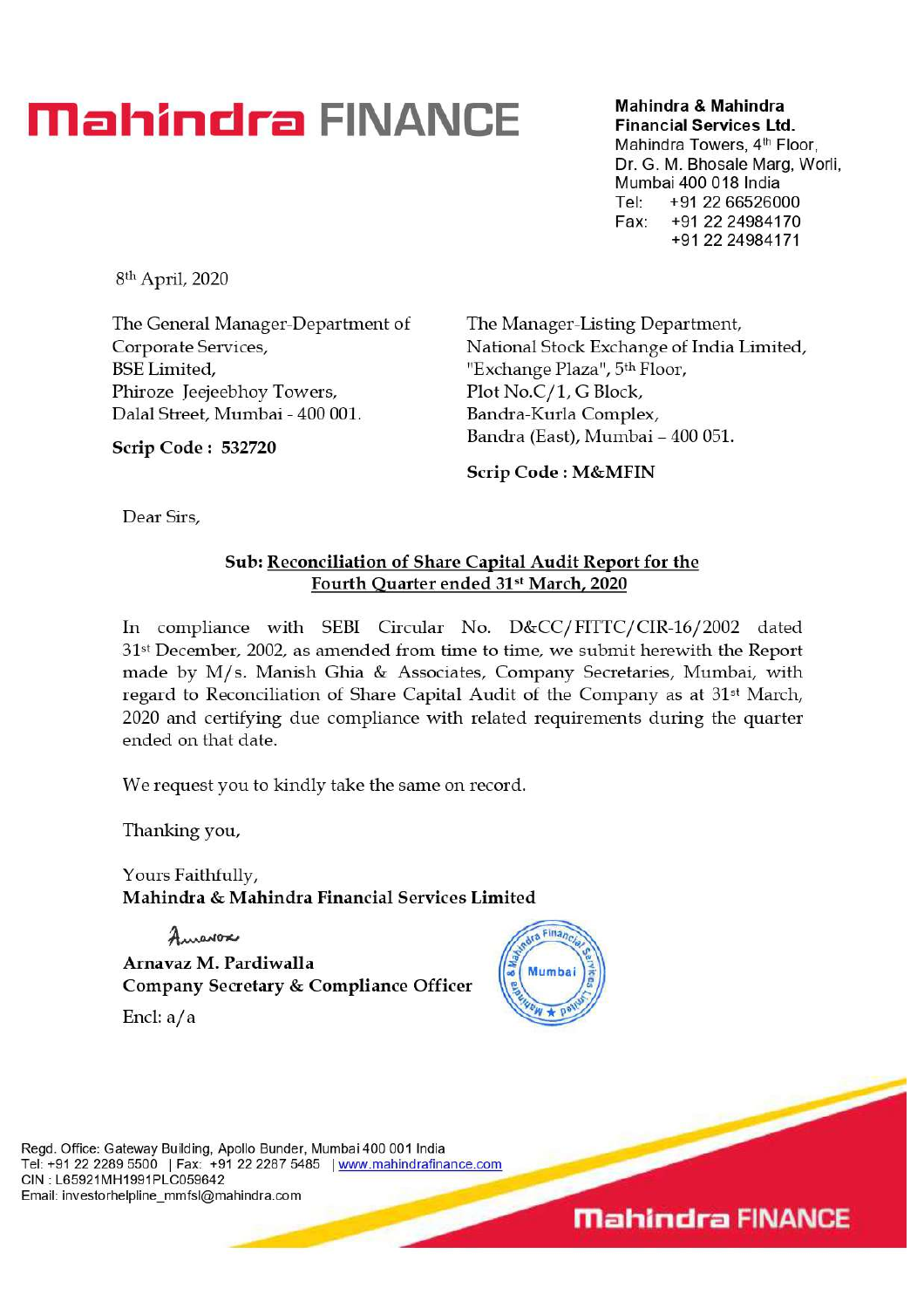$\mathbf m$ anish $\mathbf 0$ hia & associates **COMPANY SECRETARIES** 

**Manish Ghia & Associates**  $\binom{2}{1}$ : +91 22 2681 5400 <sup>@</sup> : info@mgconsulting.in **O**: www.mgconsulting.in

#### **RECONCILIATION OF SHARE CAPITAL AUDIT REPORT**

(Pursuant to Regulation 76 of the SEBI (Depositories and Participants) Regulations, 2018 R/w SEBI Circular dated 31.12.2002)

| 1.  | Report for quarter ended                                                 |        |                |                  | 31.03.2020                                                                                                    |              |                           |  |
|-----|--------------------------------------------------------------------------|--------|----------------|------------------|---------------------------------------------------------------------------------------------------------------|--------------|---------------------------|--|
| 2.  | <b>ISIN</b>                                                              |        |                |                  | INE774D01024                                                                                                  |              |                           |  |
| 3.  | Face Value                                                               |        |                |                  | Rs.2/- each                                                                                                   |              |                           |  |
| 4.  | Name of the Company                                                      |        |                |                  | <b>Mahindra and Mahindra Financial Services Limited</b>                                                       |              |                           |  |
| 5.  | <b>Registered Office Address</b>                                         |        |                |                  | Gateway Building, Apollo Bunder,                                                                              |              |                           |  |
|     |                                                                          |        |                |                  | Mumbai - 400 001, Maharashtra.                                                                                |              |                           |  |
| 6.  | Correspondence Address                                                   |        |                |                  | Mahindra Towers, 4 <sup>th</sup> Floor,                                                                       |              |                           |  |
|     |                                                                          |        |                |                  | Dr. G. M. BhosaleMarg,                                                                                        |              |                           |  |
|     |                                                                          |        |                |                  | P. K. KurneChowk, Worli,                                                                                      |              |                           |  |
|     |                                                                          |        |                |                  | Mumbai - 400 018.                                                                                             |              |                           |  |
| 7.  | Telephone and Fax Nos.                                                   |        |                |                  | Ph. No.: 022-66526000                                                                                         |              |                           |  |
|     |                                                                          |        |                |                  | Fax No.: 022-24984170                                                                                         |              |                           |  |
| 8.  | <b>Email Address</b>                                                     |        |                |                  | investorhelpline_mmfsl@mahindra.com                                                                           |              |                           |  |
| 9.  | Name of the Stock Exchange where the Company's<br>Securities are listed: |        |                |                  | National Stock Exchange of India Limited<br><b>BSE Limited</b>                                                |              |                           |  |
|     |                                                                          |        |                |                  | <b>Number of Shares</b>                                                                                       |              | % of Total Issued Capital |  |
| 10. | <b>Issued Capital</b>                                                    |        |                |                  |                                                                                                               | 61,77,64,960 | 100.00                    |  |
|     |                                                                          |        |                |                  |                                                                                                               |              |                           |  |
| 11. | Listed Capital (Exchange Wise) All                                       |        |                |                  | 61,77,64,960                                                                                                  |              | 100.00                    |  |
|     | (as per Company records)                                                 |        |                |                  |                                                                                                               |              |                           |  |
| 12. | Held in dematerialised form in CDSL                                      |        |                | 93,05,729        |                                                                                                               | 1.51         |                           |  |
| 13. | Held in dematerialised form in NSDL                                      |        |                |                  | 60,82,17,356                                                                                                  |              | 98.45                     |  |
|     |                                                                          |        |                |                  |                                                                                                               |              |                           |  |
| 14. | Physical                                                                 |        |                |                  |                                                                                                               | 2,41,875     | 0.04                      |  |
|     |                                                                          |        |                |                  |                                                                                                               |              |                           |  |
| 15. | Total No. of Shares (12+13+14)                                           |        |                |                  |                                                                                                               | 61,77,64,960 | 100.00                    |  |
| 16. | Reasons for differences if any, between (10&11), (10&15)                 |        |                |                  | Nil                                                                                                           |              |                           |  |
|     | and (11&15)                                                              |        |                |                  |                                                                                                               |              |                           |  |
| 17. |                                                                          |        |                |                  | Certifying the details of changes in share capital during the quarter under consideration as per Table below: |              |                           |  |
|     | <b>Particulars</b>                                                       | No. of | Applied/       | <b>Listed on</b> | Whether                                                                                                       | Whether      | In principle approval     |  |
|     |                                                                          | shares | <b>Not</b>     | <b>Stock</b>     | intimated to                                                                                                  | intimated    | pending for Stock         |  |
|     |                                                                          |        | <b>Applied</b> | exchanges        | <b>CDSL</b>                                                                                                   | to NSDL      | <b>Exchange (specify</b>  |  |
|     |                                                                          |        | for listing    | (Specify         |                                                                                                               |              | names)                    |  |
|     |                                                                          |        |                | name)            |                                                                                                               |              |                           |  |
|     | Nil                                                                      | Nil    | Nil            | Nil              | Nil                                                                                                           | Nil          | Nil                       |  |
| 18. | Register of Members is updated (Yes /No)                                 |        | Yes            |                  |                                                                                                               |              |                           |  |
|     | If not, updated up to which date                                         |        |                |                  | N.A.                                                                                                          |              |                           |  |
| 19. | Reference of previous quarter with regard to excess                      |        |                |                  | Nil                                                                                                           |              |                           |  |
|     | dematerialised shares, if any                                            |        |                |                  |                                                                                                               |              |                           |  |